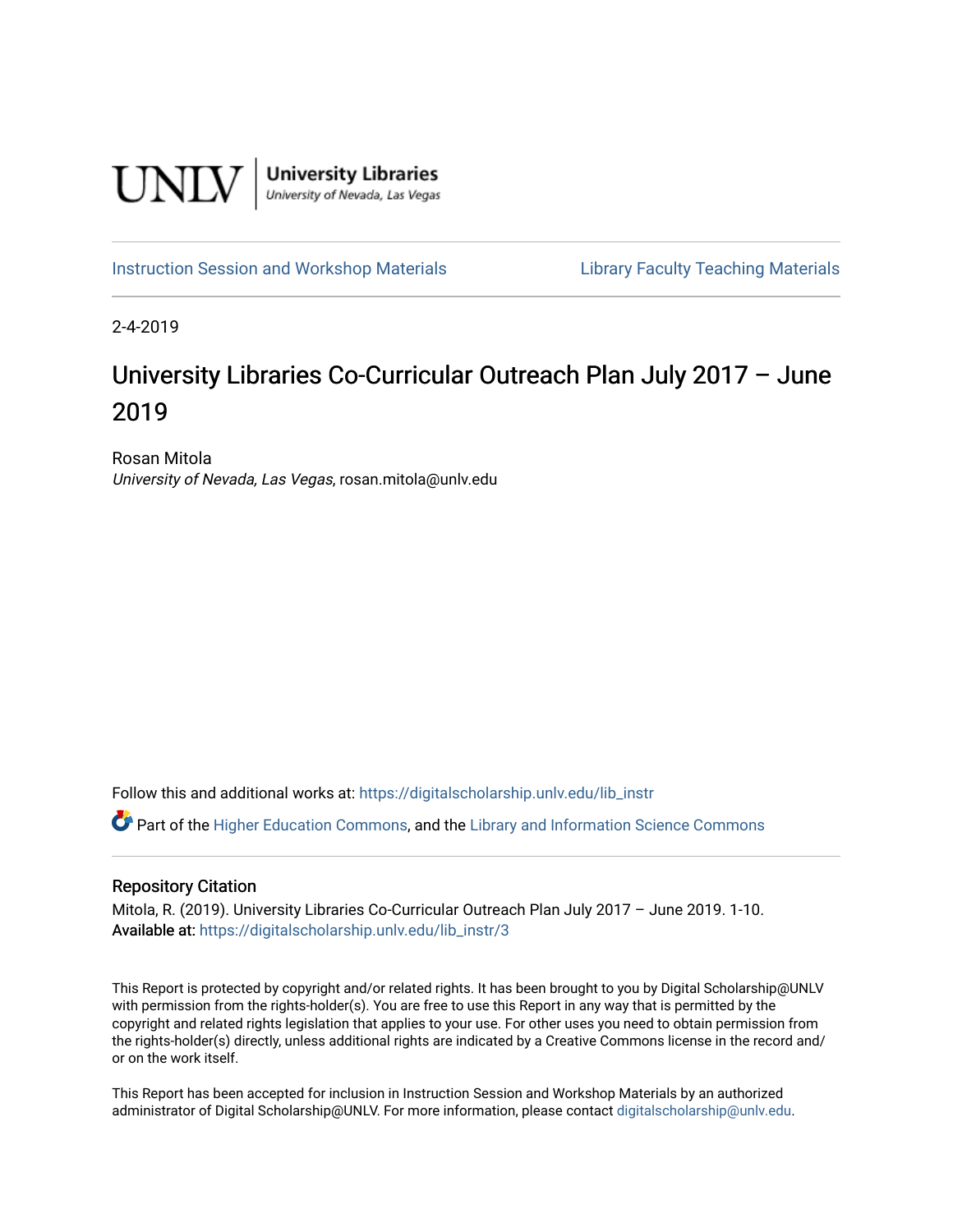

## **University Libraries Co-Curricular Outreach Plan July 2017 – June 2019**

The purpose of this plan is to align new co-curricular outreach efforts for undergraduate and graduate students with the University Libraries' Strategic Framework July 2017 - June 2019. The University Libraries contribute to student learning that takes place outside of the curriculum through a number of ways, throughout the academic year. This document will be adapted and updated as needed to stay in alignment with the work of the Educational Initiatives department and the University Libraries.

## **Guiding Principles:**

Co-curricular outreach mission: To connect with students, faculty, and staff, to promote library resources and services, and to foster student success and overall well-being. We seek opportunities to connect with students we do not see through library instruction or research consultations.

Holistic support: We devise outreach activities to support students across a range of wellness dimensions [Janicke-Hinchliffe and Wong (2010)]:

- Intellectual -- programming and resources for academic pursuits as well as topics of interest outside the curriculum.
- Emotional -- accepting and managing emotions: stress, apprehension, curiosity, etc.
- Physical -- includes physical activity; also includes programming and resources for health, exercise, and nutrition.
- Social -- opportunities to expand and enjoy one's network.
- Occupational -- includes career exploration and broader questions like what makes work satisfying?
- Spiritual -- explorations of mindfulness, ethics, religious traditions, and purpose in life.

Collaboration priorities: We are especially interested in collaborations that leverage our expertise in strategies and resources for self-directed learning. We offer proven experience working with a range of university stakeholders, including students, faculty, staff, and the wider community. Collaborative opportunities that allow us to share our expertise and resources take priority for us; requests merely to use our space are of secondary importance because they do not allow us to pursue the objectives in our outreach mission.

## Considering scalability:

- For opportunities that address the priorities above, we pursue collaborations with enthusiasm, flexibility, and creativity. We give priority to opportunities to create sustained partnerships with other UNLV units and with stakeholders in the community.
- We also keep capacity in mind when planning collaborations. Our human resources are limited evenings, weekends, and during particularly busy times in the semester. During peak periods for library instruction, we use our classroom spaces to work with classes pursuing research projects; as a result, classroom spaces may be limited for co-curricular activities during these times.

## We conduct outreach to an array of campus partners and registered student organizations. We've identified these as a priority list of target audiences **and campus offices for co-curricular outreach:**

- Academically at-risk (e.g., Academic Success Center conditionally admitted students) / Academic Success Center
- First-generation students
- Greek Life
- Graduate Student Professional Association (GPSA)

Document: Co-Curricular Outreach Plan | July 2017 - June 2019 | Updated: 6.30.19 Contact: Rosan Mitola | Outreach Librarian | [rosan.mitola@unlv.edu](mailto:rosan.mitola@unlv.edu)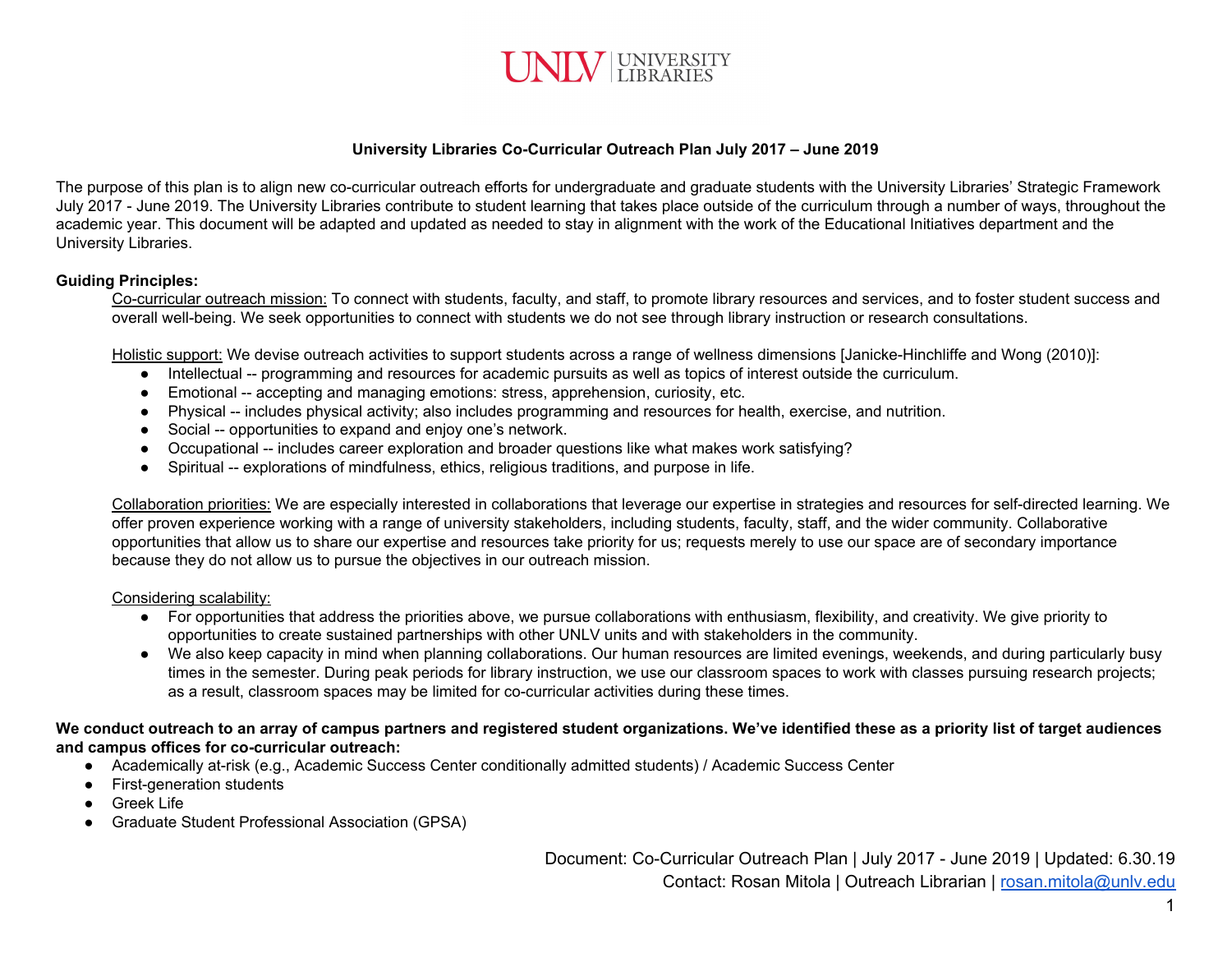

- Military and Veteran Students
- NSHE South students (that may or may not become transfer students)
- Office of Undergraduate Research
- Returning learners
- Residential life students / Housing & Residential Life
- Students with disabilities / Disability Resource Center
- Transfer students / UNLV-CSN Transfer Student Office

## **Alignment of Co-Curricular Outreach to UNLV Top Tier Goals and the Libraries' Strategic Plan**

## **UNLV's Top Tier Goal: Research, Scholarship, and Creative Activity**

*Libraries' Strategic Plan:* University Libraries contributes throughout the research lifecycle, from identification of opportunity to dissemination of results.

Action items from Libraries' Strategic Plan to drive potential outreach activities:

- Strengthen investment in the Libraries' diverse and multi-format collections to enable the production of high quality, widely disseminated, and influential research, scholarship and creative activities.
- Provide dedicated databases and training to assist researchers in identifying grant opportunities as well as interdisciplinary partners.
- Provide scholarly communications assistance (bibliometrics, copyright, digital publishing, open access) tools and training to facilitate researchers in making the best decisions regarding the creation, dissemination, evaluation and preservation of their research outputs.
- Communicate how the University Libraries does and can further contribute throughout the research lifecycle from identification of opportunity to dissemination of results.

Key measures of success from Libraries' Strategic Plan to drive potential outreach activities:

- Library staff programs and priorities are informed by the research lifecycle.
- More use of unique, regional content.
- More faculty, graduates and undergraduates participate in individual research consultations and group workshops.
- More content is deposited into the institutional repository.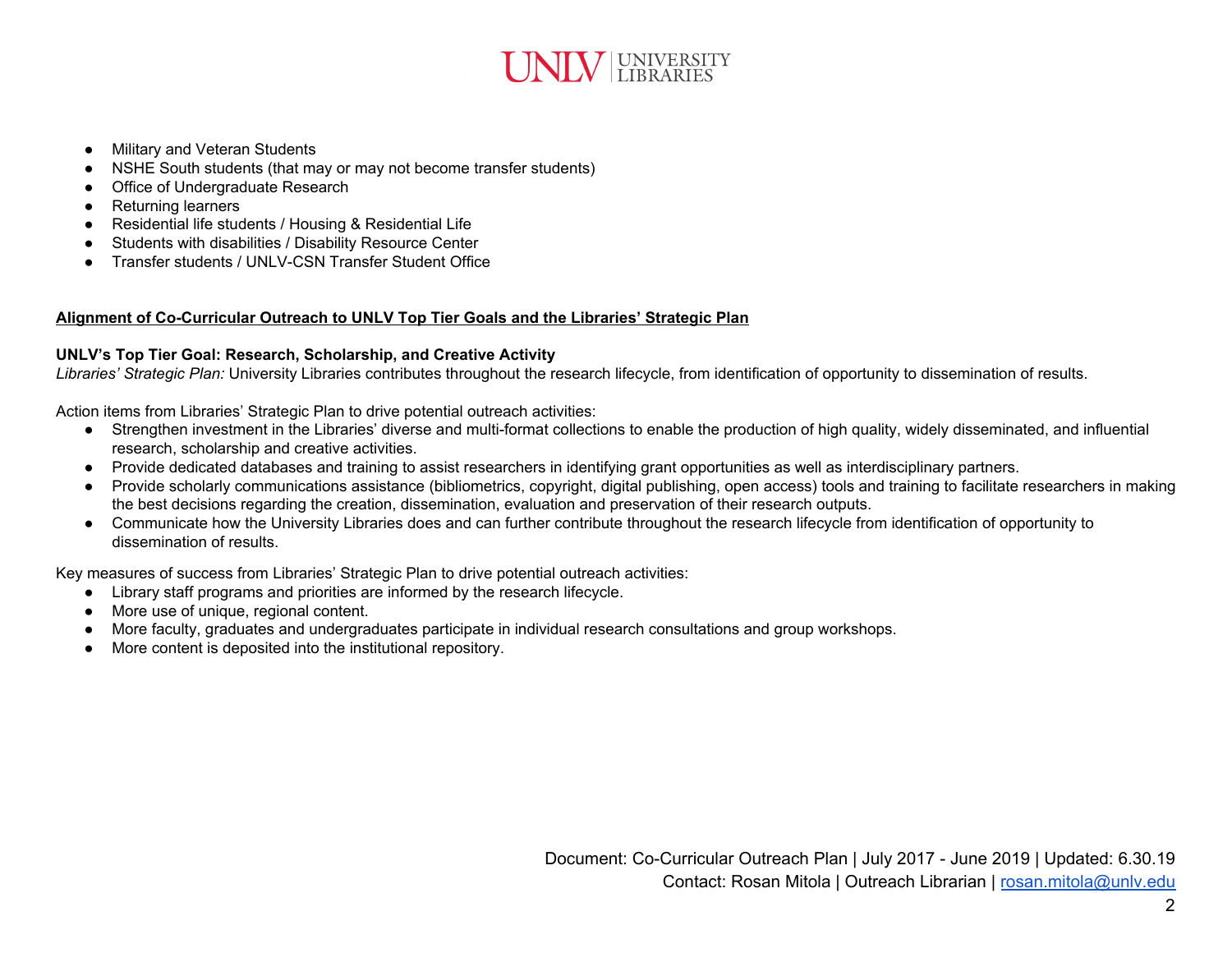

| <b>Activity /</b><br>Event                                 | <b>Date</b> | <b>Expected</b><br><b>Outcome</b>                                                                                                                                                                                                                               | <b>Measurement</b><br>Ωf<br><b>Effectiveness</b>                                                          | <b>UULO</b>                         | <b>Strategic Plan</b><br>item                                                                                                                                         | <b>Wellness Wheel</b><br><b>Categories</b> | Library<br>Resource /<br><b>Services</b><br>Promoted /<br><b>Informed</b>                                                                            | <b>Staff</b><br><b>Responsible</b>           |
|------------------------------------------------------------|-------------|-----------------------------------------------------------------------------------------------------------------------------------------------------------------------------------------------------------------------------------------------------------------|-----------------------------------------------------------------------------------------------------------|-------------------------------------|-----------------------------------------------------------------------------------------------------------------------------------------------------------------------|--------------------------------------------|------------------------------------------------------------------------------------------------------------------------------------------------------|----------------------------------------------|
| Activate the<br><b>Archives Event</b>                      | 10/2017     | Students will<br>engage with<br>primary source<br>materials in order<br>to encourage them<br>to do their own<br>research using<br>special collections<br>in the future.                                                                                         | Collect copies<br>of zines made<br>during event to<br>review content<br>used $/$<br>repurposed            | Inquiry and<br>critical<br>thinking | More use of<br>unique, regional<br>content.                                                                                                                           | Intellectual,<br>Social                    | <b>UNLV Libraries</b><br>Special<br>Collections<br>focused on<br>social justice                                                                      | Tammi Kim,<br>Heidi Johnson,<br>Rosan Mitola |
| <b>UNLV Student</b><br>Veteran<br>Scholarship<br>Symposium | 3/2019      | Student veterans<br>will share the<br>results of their<br>research and<br>creative projects in<br>a supportive,<br>professional setting<br>in order to<br>encourage further<br>participation in<br>research events<br>both on campus<br>and in other<br>venues. | Number of<br>proposal<br>submissions<br>from students;<br>questionnaire<br>for symposium<br>participants. | Inquiry and<br>critical<br>thinking | Library staff<br>programs and<br>priorities are<br>informed by the<br>research<br>lifecycle; more<br>content is<br>deposited into<br>the institutional<br>repository. | Intellectual,<br>Social                    | Subject librarian,<br>Knowledge<br>Production for<br>presentation<br>support, Digital<br>Scholarship for<br>further<br>dissemination of<br>research. | <b>Mark Lenker</b>                           |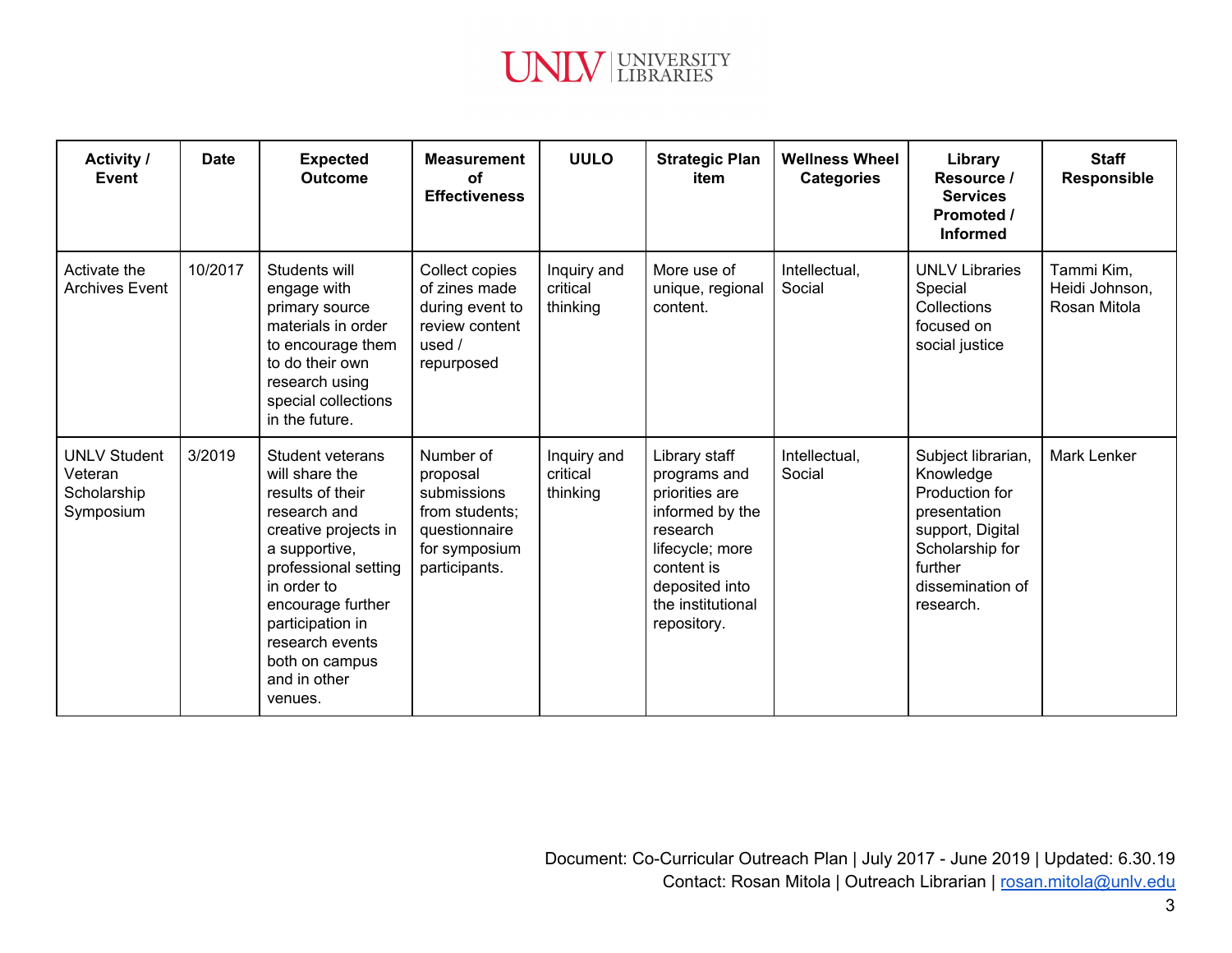

#### **UNLV's Top Tier Goal: Student Achievement**

*Libraries' Strategic Plan:* University Libraries collaborates broadly to ensure student achievement through direct instruction, partnering with faculty on assignment design and development of learning experiences outside the classroom.

Action items from Libraries' Strategic Plan to drive potential outreach activities:

- Expand opportunities for graduate and undergraduate students to intern in the Libraries to develop deeper research experiences and opportunities for scholarship.
- Expand co-curricular programs to graduate and undergraduates in support of academic achievement, life skills and lifelong learning.

Key measures of success from Libraries' Strategic Plan to drive potential outreach activities:

- **●** Student retention, progression, and completion is influenced by library efforts.
- Student success is impacted by the Libraries' co-curricular programs.

| <b>Activity /</b><br>Event | <b>Date</b>       | <b>Expected</b><br><b>Outcome</b>                                                                                                                      | <b>Measurement</b><br>οf<br><b>Effectiveness</b> | <b>UULO</b>          | <b>Strategic Plan</b><br>item                                                                                                                                     | <b>Wellness</b><br>Wheel<br><b>Categories</b> | Library<br>Resource /<br><b>Services</b><br><b>Promoted</b>                                                     | <b>Staff</b><br><b>Responsible</b> |
|----------------------------|-------------------|--------------------------------------------------------------------------------------------------------------------------------------------------------|--------------------------------------------------|----------------------|-------------------------------------------------------------------------------------------------------------------------------------------------------------------|-----------------------------------------------|-----------------------------------------------------------------------------------------------------------------|------------------------------------|
| Rebel PRIDE                | 8/2017,<br>8/2018 | First-generation<br>students will<br>engage with<br>librarians and peer<br>research coaches<br>to prepare them for<br>their first semester<br>at UNLV. | Satisfaction<br>surveys,<br>perceived<br>value.  | Lifelong<br>learning | Expand<br>co-curricular<br>programs to<br>graduate and<br>undergraduates<br>in support of<br>academic<br>achievement,<br>life skills and<br>lifelong<br>learning. | Emotional,<br>Social                          | General services<br>and free<br>resources<br>available to all<br>students,<br>research help<br>from a librarian | Rosan Mitola,<br>Mark Lenker       |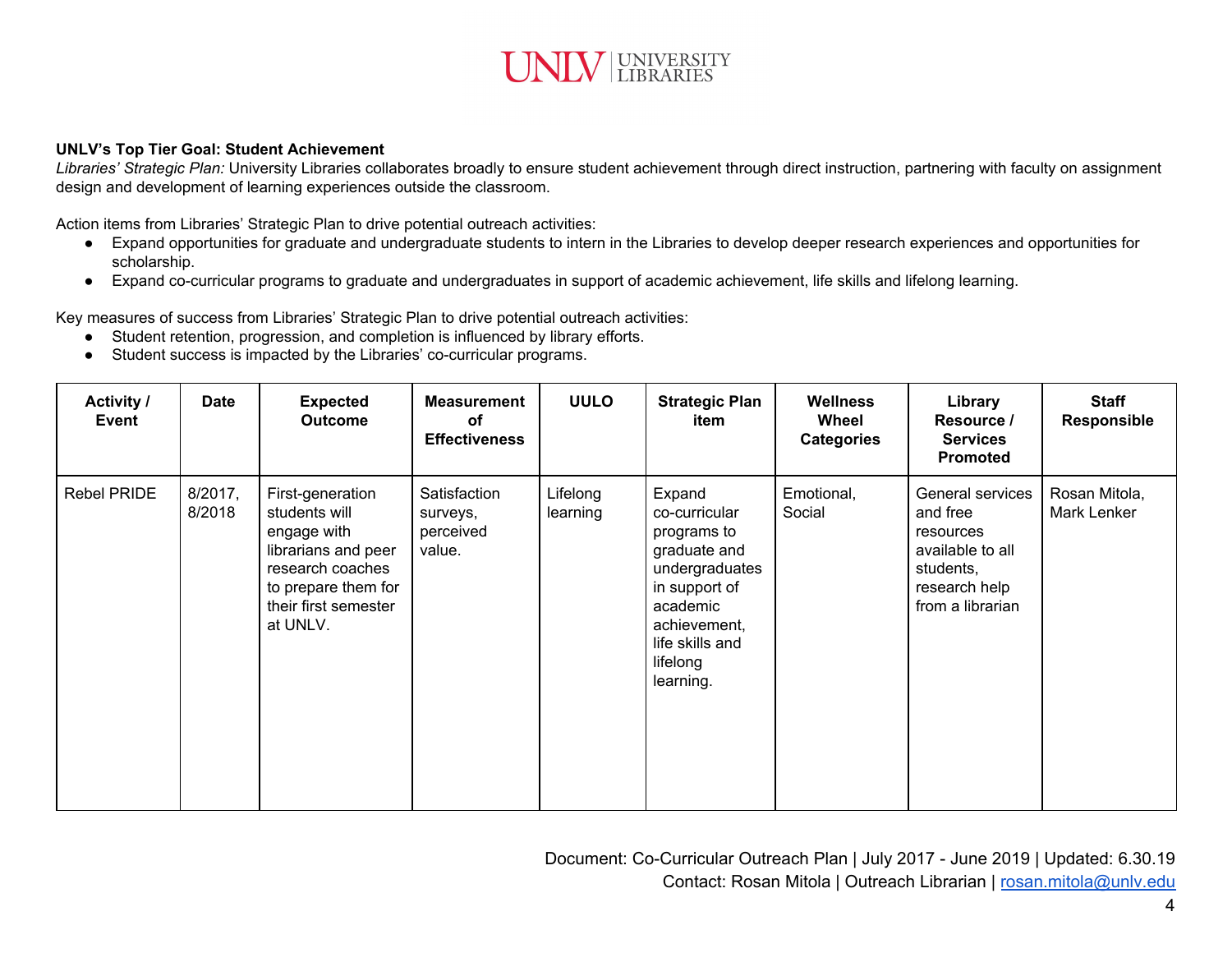

| ART+<br><b>FEMINISM:</b><br>Wikipedia<br>Edit-a-thon       | 2/2018 &<br>3/2019 | Students will<br>identify gaps in<br>representation on<br>Wikipedia.<br>Students will utilize<br>library resources in<br>order to improve<br>Wikipedia.<br>Students will edit,<br>create, and cite<br>information on<br>Wikipedia. | Number of<br>pages edited,<br>citations added,<br>new pages<br>created.<br>Event survey.                             | Inquiry and<br>critical<br>thinking,<br>lifelong<br>learning | Expand<br>co-curricular<br>programs to<br>graduate and<br>undergraduates<br>in support of<br>academic<br>achievement,<br>life skills and<br>lifelong<br>learning. | Intellectual | Physical and<br>electronic<br>collections on<br>women artists of<br>color    | Chelsea<br>Heinbach,<br>Brittany Fiedler,<br>Rosan Mitola |
|------------------------------------------------------------|--------------------|------------------------------------------------------------------------------------------------------------------------------------------------------------------------------------------------------------------------------------|----------------------------------------------------------------------------------------------------------------------|--------------------------------------------------------------|-------------------------------------------------------------------------------------------------------------------------------------------------------------------|--------------|------------------------------------------------------------------------------|-----------------------------------------------------------|
| From<br>Stonewall to<br>Selena<br>Wikipedia<br>Edit-a-thon | 10/2018            | Students will<br>identify gaps in<br>representation on<br>Wikipedia.<br>Students will utilize<br>library resources in<br>order to improve<br>Wikipedia.<br>Students will edit,<br>create, and cite<br>information on<br>Wikipedia. | Assignment<br>responses,<br>event survey.<br>Number of<br>pages edited,<br>citations added,<br>new pages<br>created. | Inquiry and<br>critical<br>thinking,<br>lifelong<br>learning | Expand<br>co-curricular<br>programs to<br>graduate and<br>undergraduates<br>in support of<br>academic<br>achievement,<br>life skills and<br>lifelong<br>learning. | Intellectual | Physical and<br>electronic<br>collections on<br>LGBTQIA+ and<br>Latinx folx. | Chelsea<br>Heinbach,<br>Brittany Fiedler,<br>Rosan Mitola |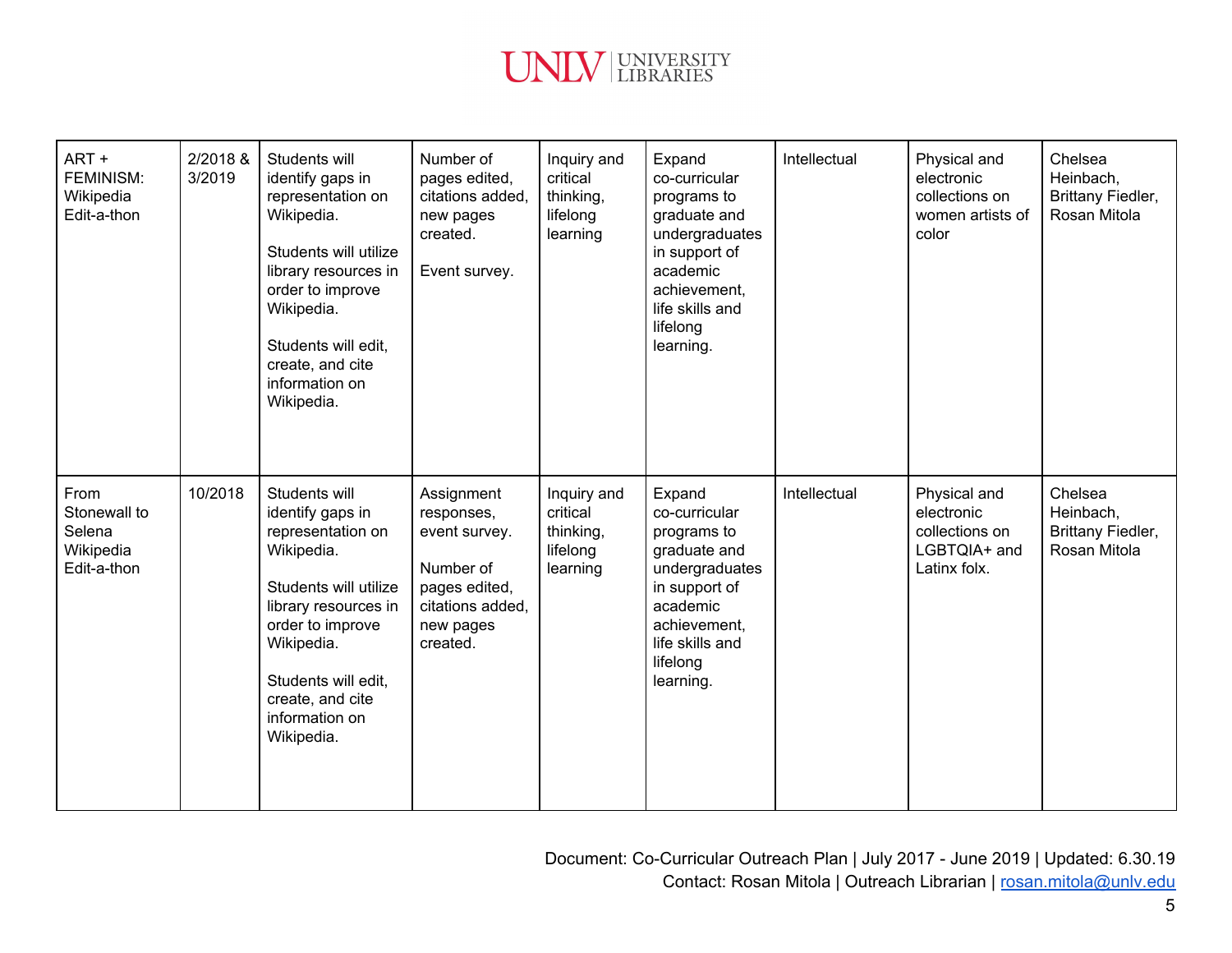

| Transfer<br><b>Student Mixer</b> | 9/2018 &<br>1/2019 | <b>Transfer students</b><br>will discuss their<br>previous academic<br>and life<br>experiences with<br>other transfer<br>students in order to<br>develop a<br>connection to<br>current students<br>and the university.<br><b>Transfer students</b><br>will identify<br>services and<br>resources available<br>to them at the<br>university. | Whiteboard<br>assessment on<br>feelings,<br>knowledge, and<br>action steps | Lifelong<br>learning | Expand<br>co-curricular<br>programs to<br>graduate and<br>undergraduates<br>in support of<br>academic<br>achievement.<br>life skills and<br>lifelong<br>learning. | Intellectual,<br>emotional, social | Research help<br>from a subject<br>librarian, general<br>services and<br>free library<br>resources,<br>campus services<br>/ resources | Rosan Mitola,<br>Brittany Fiedler,<br>Chelsea<br>Heinbach |
|----------------------------------|--------------------|---------------------------------------------------------------------------------------------------------------------------------------------------------------------------------------------------------------------------------------------------------------------------------------------------------------------------------------------|----------------------------------------------------------------------------|----------------------|-------------------------------------------------------------------------------------------------------------------------------------------------------------------|------------------------------------|---------------------------------------------------------------------------------------------------------------------------------------|-----------------------------------------------------------|
| Veteran Bridge                   | 8/2018 &<br>1/2019 | In order to enhance<br>retention,<br>progression, and<br>completion among<br>military and veteran<br>students, new<br>students will<br>interact with<br>representatives<br>from the Military<br>and Veteran<br>Services Center,<br>the Libraries, the<br><b>Academic Success</b><br>Center, and the<br>Office of<br>InfoTechnology.         | Number of<br>participants                                                  | Lifelong<br>Learning | Expand<br>co-curricular<br>programs to<br>graduate and<br>undergraduates<br>in support of<br>academic<br>achievement,<br>life skills and<br>lifelong learning     | Intellectual,<br>emotional, social | General services<br>and free<br>resources<br>available to all<br>students,<br>research help<br>from a librarian                       | Mark Lenker and<br>Rosan Mitola                           |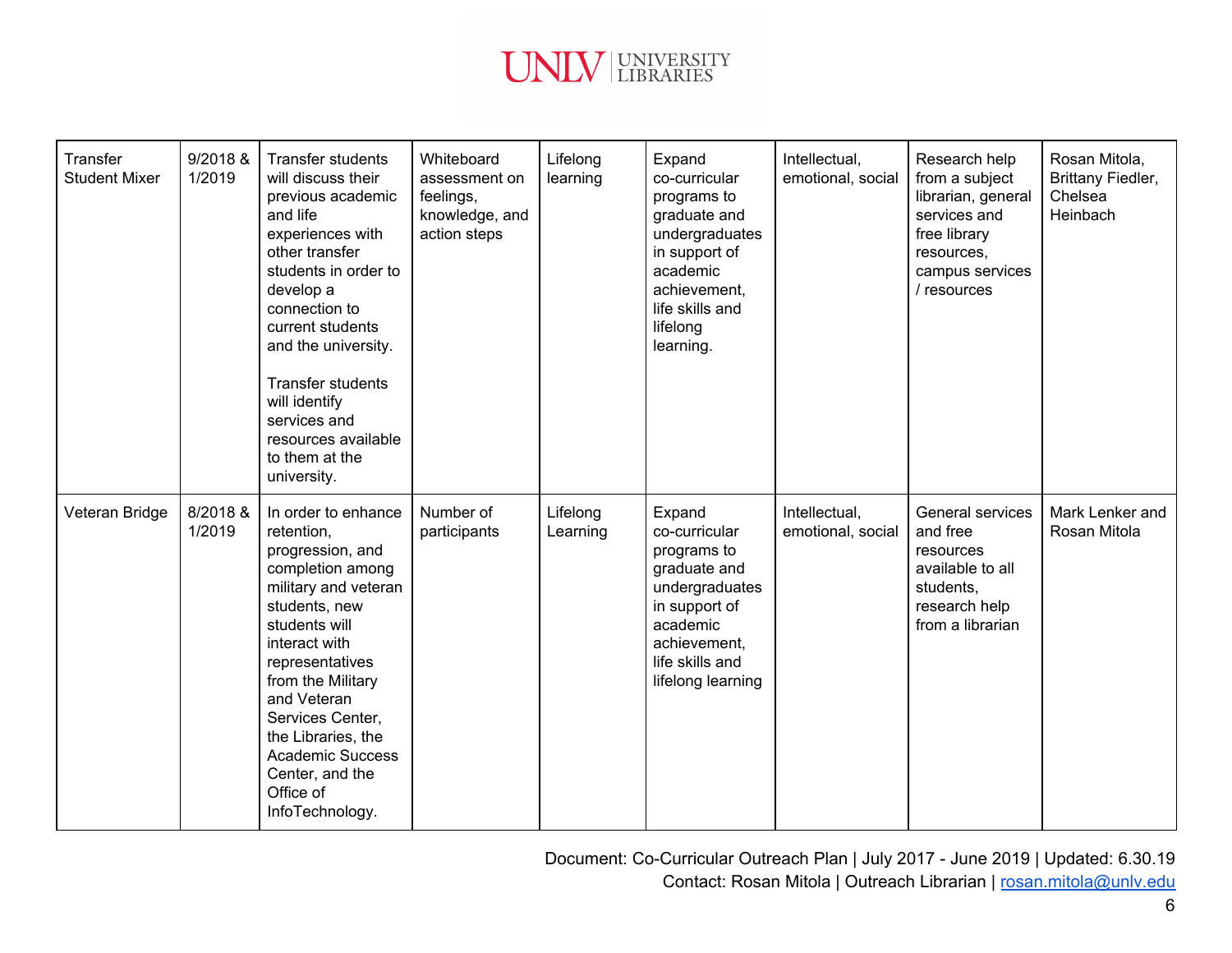

| Voting in 702:<br>Research.<br>Action.<br>Change.<br>Workshop | 11/2018                                  | Students will<br>identify local polling<br>stations and rules<br>in order to analyze<br>a local ballot<br>question.<br>Students will find<br>information in order<br>to articulate the pro<br>and con of a given<br>ballot question. | Whiteboard<br>assessment on<br>feelings,<br>knowledge, and<br>action steps<br>Group<br>discussion | Lifelong<br>learning                | Expand<br>co-curricular<br>programs to<br>graduate and<br>undergraduates<br>in support of<br>academic<br>achievement,<br>life skills and<br>lifelong<br>learning. | Intellectual,<br>emotional         | <b>Voting Resource</b><br>Guide linking to<br>public policy<br>sources, local<br>and national<br>organizations<br>and newspapers                                | Chelsea<br>Heinbach,<br>Rosan Mitola,<br>Susie Skarl,<br>Mark Lenker |
|---------------------------------------------------------------|------------------------------------------|--------------------------------------------------------------------------------------------------------------------------------------------------------------------------------------------------------------------------------------|---------------------------------------------------------------------------------------------------|-------------------------------------|-------------------------------------------------------------------------------------------------------------------------------------------------------------------|------------------------------------|-----------------------------------------------------------------------------------------------------------------------------------------------------------------|----------------------------------------------------------------------|
| <b>Scary Stories</b><br>from Around<br>the World              | 10/2017<br>&<br>10/2018                  | <b>UNLV Authors,</b><br>especially students,<br>will share their<br>creative work<br>publicly.<br>Audience will enjoy<br>fiction set in a<br>range of cultural<br>milieux.                                                           | Number of<br>participants                                                                         | Lifelong<br>learning                | Expand<br>co-curricular<br>programs to<br>graduate and<br>undergraduates<br>in support of<br>academic<br>achievement.<br>life skills and<br>lifelong<br>learning. | Intellectual,<br>emotional, social | The Library is a<br>destination for<br>cultural<br>experiences.                                                                                                 | <b>Mark Lenker</b>                                                   |
| <b>Grad Rebel</b><br><b>Writing Boot</b><br>Camp              | 1/2018,<br>8/2018,<br>1/2019 &<br>8/2019 | Graduate students<br>will plan and make<br>progress on their<br>writing projects that<br>offers both focused<br>time to write and a<br>cohort experience<br>for support.                                                             | Participant<br>surveys                                                                            | Inquiry and<br>critical<br>thinking | Expand<br>co-curricular<br>programs to<br>graduate and<br>undergraduates<br>in support of<br>academic<br>achievement.<br>life skills and<br>lifelong<br>learning. | Intellectual,<br>emotional, social | Promote library<br>workshops for<br>graduate<br>students,<br>contacts with<br>subject<br>librarians,<br>Knowledge<br>Production, and<br>Digital<br>Scholarship. | Mark Lenker and<br>Melissa<br><b>Bowles-Terry</b>                    |

Document: Co-Curricular Outreach Plan | July 2017 - June 2019 | Updated: 6.30.19 Contact: Rosan Mitola | Outreach Librarian | [rosan.mitola@unlv.edu](mailto:rosan.mitola@unlv.edu)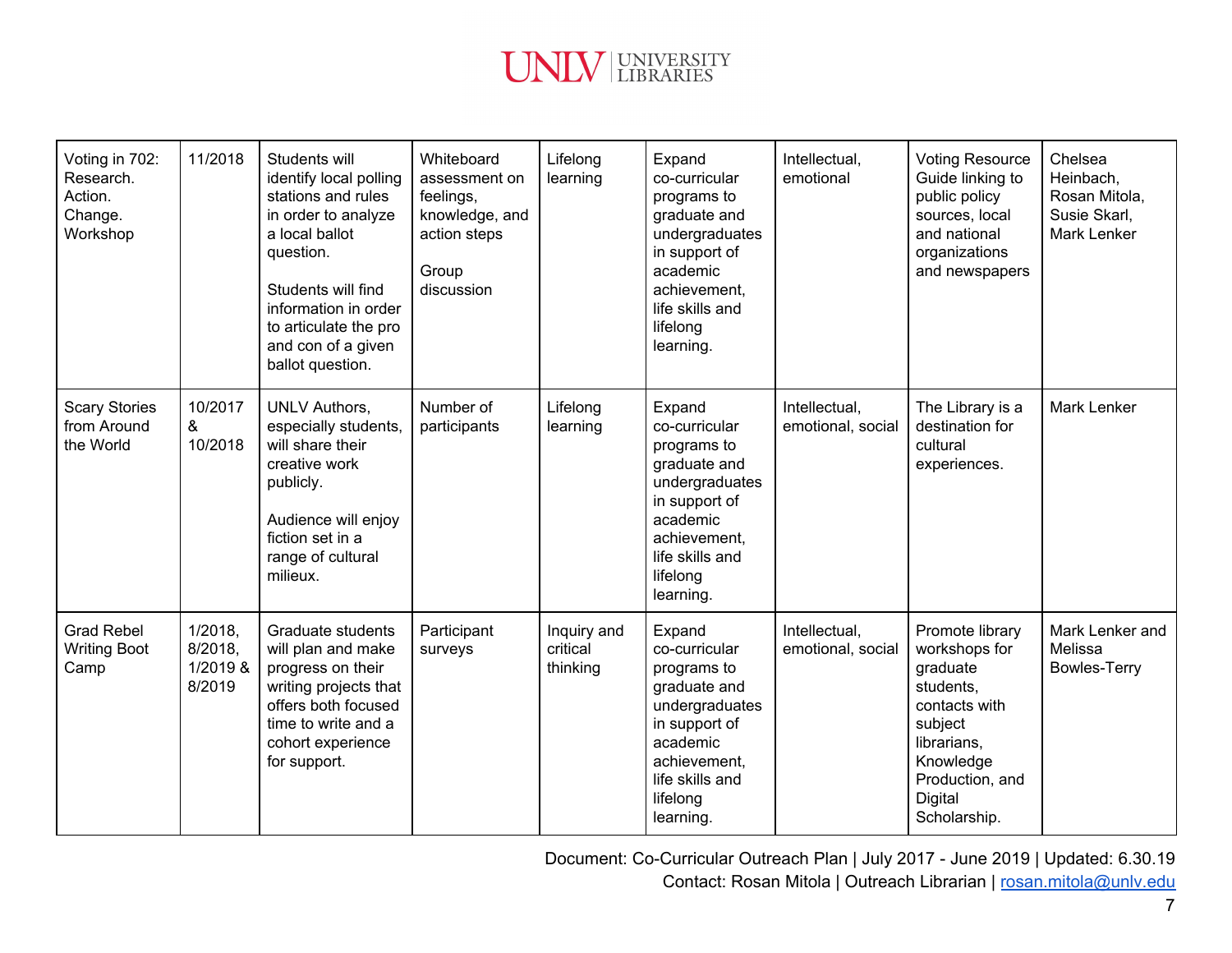

#### **UNLV's Top Tier Goal: Community Partnerships**

*Libraries' Strategic Plan:* University Libraries fosters the intellectual, cultural, and economic development of the region with collections and services that advance knowledge and scholarship about the region, support regional businesses and industries, and prepare the region's K-12 students for UNLV.

Action items from Libraries' Strategic Plan to drive potential outreach activities:

- Continue programming with Clark County School District teachers and librarians to assist them in preparing K-12 students for academic success at a research university.
- Create intellectual and cultural exhibits and events to educate and entertain the UNLV campus and the broader community.
- Continue to develop national and international partnerships with other research libraries and the library information industry.

Key measures of success from Libraries' Strategic Plan to drive potential outreach activities:

- Community members express the value of the Libraries' programs and events in their own words.
- **●** Additional number of non-UNLV users of library collections, expertise, and services.
- Clark County School District teachers and librarians judge engagement with the Libraries as valuable.
- The Libraries' participation in national and international partnerships add measurable value to library operations and services.

| <b>Activity /</b><br>Event    | <b>Date</b>                     | <b>Expected</b><br><b>Outcome</b>                                                                                                                             | <b>Measurement</b><br>оf<br><b>Effectiveness</b>                                                                                       | <b>UULO</b> | <b>Strategic Plan</b><br>item                                                                                                                                                                                      | <b>Wellness Wheel</b><br><b>Categories</b> | Library<br>Resource /<br><b>Services</b><br>Promoted /<br><b>Informed</b> | <b>Staff</b><br><b>Responsible</b>                                               |
|-------------------------------|---------------------------------|---------------------------------------------------------------------------------------------------------------------------------------------------------------|----------------------------------------------------------------------------------------------------------------------------------------|-------------|--------------------------------------------------------------------------------------------------------------------------------------------------------------------------------------------------------------------|--------------------------------------------|---------------------------------------------------------------------------|----------------------------------------------------------------------------------|
| AP High<br>School<br>Outreach | Fall<br>2017-<br>Spring<br>2019 | Provide<br>high-quality,<br>customized<br>curricular<br>integrated library<br>instruction when<br>library resources<br>are available and<br>based on requests | Clark<br>County<br>School<br>District<br>teachers<br>and<br>librarians<br>judge<br>engagement<br>with the<br>Libraries as<br>valuable. | N/A         | Continue<br>programming<br>with Clark<br><b>County School</b><br>District teachers<br>and librarians to<br>assist them in<br>preparing K-12<br>students for<br>academic<br>success at a<br>research<br>university. | Intellectual,<br>Spiritual                 | Library research<br>databases                                             | Rachelle Weigel,<br>Rosan Mitola,<br>subject-related<br>experts, Peer<br>Coaches |

Document: Co-Curricular Outreach Plan | July 2017 - June 2019 | Updated: 6.30.19 Contact: Rosan Mitola | Outreach Librarian | [rosan.mitola@unlv.edu](mailto:rosan.mitola@unlv.edu)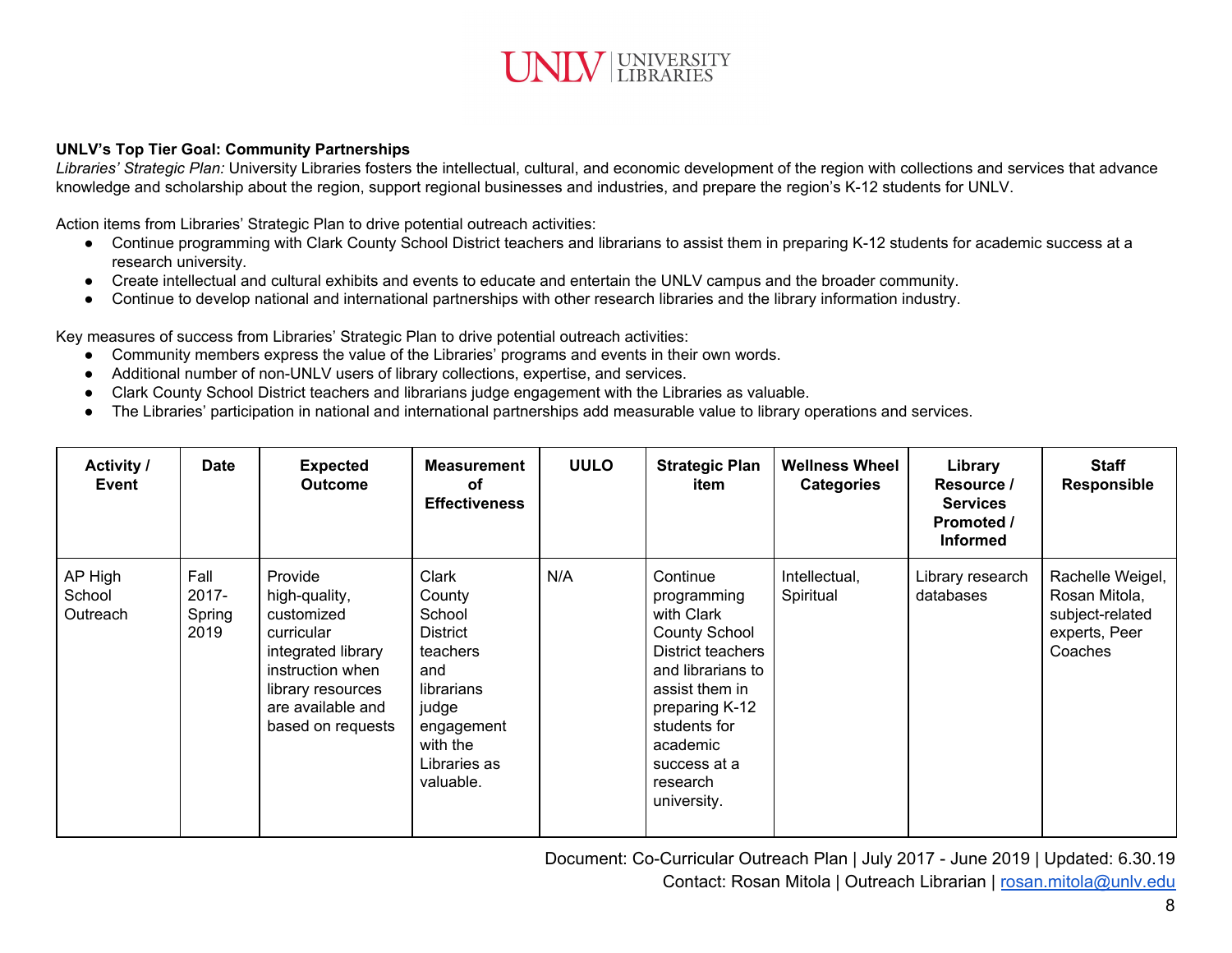

#### **UNLV's Top Tier Goal: Infrastructure and Shared Governance**

*Libraries' Strategic Plan:* University Libraries continues to enhance its robust infrastructure to support evolving methods of research, scholarship, and creative activity across UNLV's disciplines.

Action items from Libraries' Strategic Plan to drive potential outreach activities:

● Increase the frequency of communication with the campus and the external community to show the Libraries' value and impact.

Key measures of success from Libraries' Strategic Plan to drive potential outreach activities:

- Users value 24/7 access to collections and services.
- **●** Users value and utilize new technological components available in the libraries.
- Users continue to rank the Libraries as the most responsive and service oriented unit on campus.
- Users judge library spaces sufficient for their learning, social and research needs.
- Users heavily utilize library facilities.

| <b>Activity /</b><br>Event        | <b>Date</b> | <b>Expected</b><br><b>Outcome</b>                                 | <b>Measurement</b><br>оf<br><b>Effectiveness</b> | <b>UULO</b> | <b>Strategic Plan</b><br>item                                                                                                                                                                                                     | <b>Wellness Wheel</b><br><b>Categories</b> | Library<br>Resource /<br><b>Services</b><br>Promoted /<br><b>Informed</b>                                            | <b>Staff</b><br><b>Responsible</b> |
|-----------------------------------|-------------|-------------------------------------------------------------------|--------------------------------------------------|-------------|-----------------------------------------------------------------------------------------------------------------------------------------------------------------------------------------------------------------------------------|--------------------------------------------|----------------------------------------------------------------------------------------------------------------------|------------------------------------|
| Data<br>Conversation<br>with GPSA | SU 2017     | Learn more about<br>graduate student<br>needs relating to<br>data |                                                  |             | Users value<br>and utilize<br>new<br>technology<br>components<br>available in<br>the libraries.<br><b>Users</b><br>continue to<br>rank the<br>Libraries as<br>the most<br>responsive<br>and service<br>oriented unit<br>on campus |                                            | Libraries<br>workshop series,<br>development of<br>Knowledge<br>Production and<br>Data<br>Management<br>initiatives. | Mark Lenker,<br>Starr Hoffman      |

Document: Co-Curricular Outreach Plan | July 2017 - June 2019 | Updated: 6.30.19 Contact: Rosan Mitola | Outreach Librarian | [rosan.mitola@unlv.edu](mailto:rosan.mitola@unlv.edu)